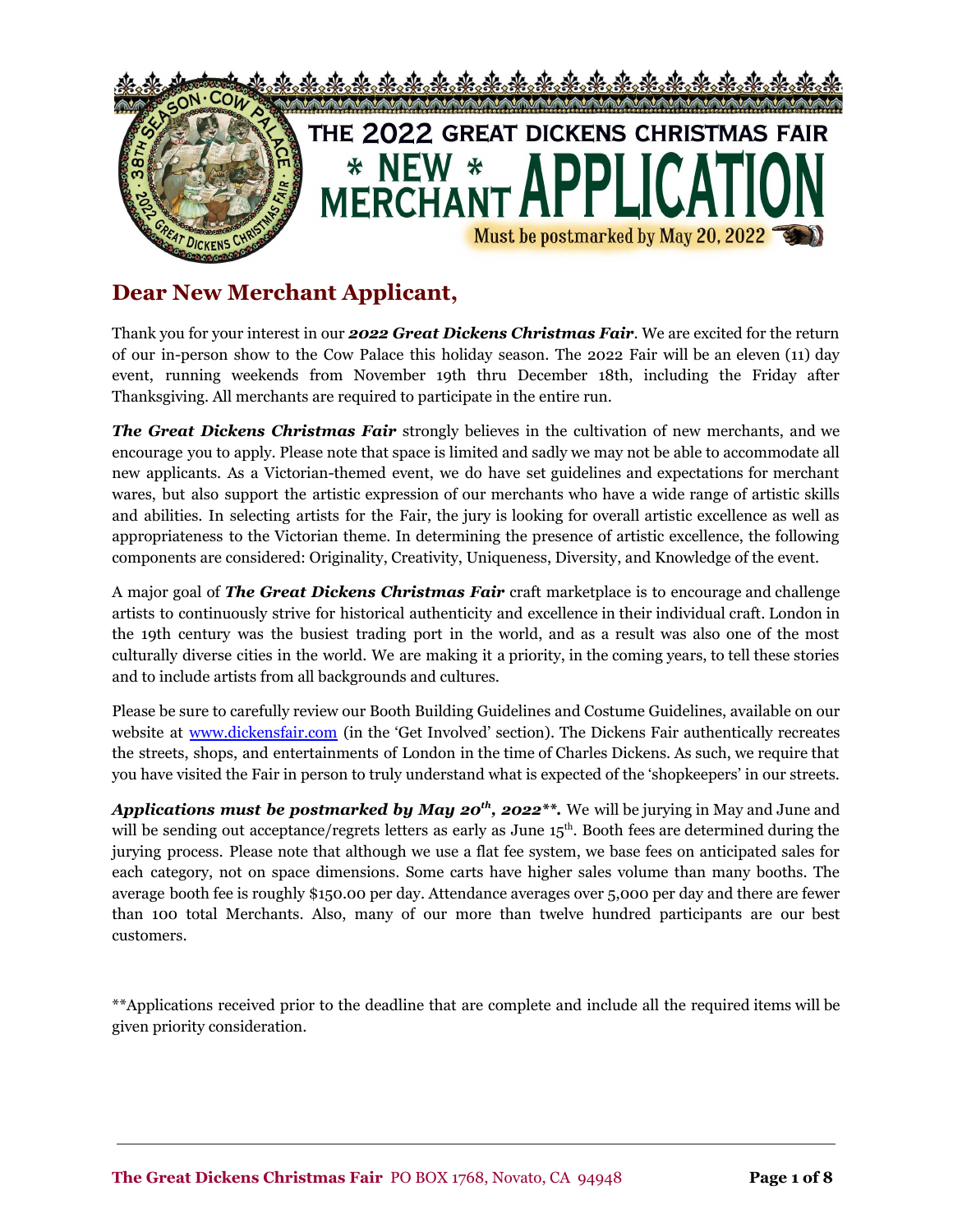

# **HOW TO APPLY**

Please fill out the attached forms completely and read all terms and conditions carefully.

- 1. Please fill out pages 5, 6, 7, and 8 of this application.
- 2. Gather the following documents:
	- a. The completed New Merchant Application.
	- b. A photo or sketch of your proposed booth.
	- c. At least five product photos.
	- d. At least one proposed costume photo or sketch.
	- e. A copy of your current Seller's Permit. (If accepted, you must call the SBOE and have the Cow Palace in Daly City listed as a sub-location on the certificate. The Seller's Permit must be kept current with The State Board of Equalization. If your license is not current, there is a \$1000.00 fine per incident from the Board).
	- f. Include a \$100 check for your application fee made out to The Great Dickens Christmas Fair, or check the box on page 6 that you would like to pay online and we will email you a payment link.

#### **3. Mail your completed application packet including ALL of the above to:**

The Great Dickens Christmas Fair ATTN: Vendor Coordinator PO BOX 1768 Novato, CA. 94948

### **DEADLINE: Your application must be postmarked by May 20 th , 2022.**

Thank you for your interest in our events, and we look forward to reviewing your application.

*Leslie Patterson* Producer | Red Barn Productions Merchant Coordinator | The Great Dickens Christmas Fair **[vendors@dickensfair.com](mailto:Vendors.dickensfair@gmail.com)**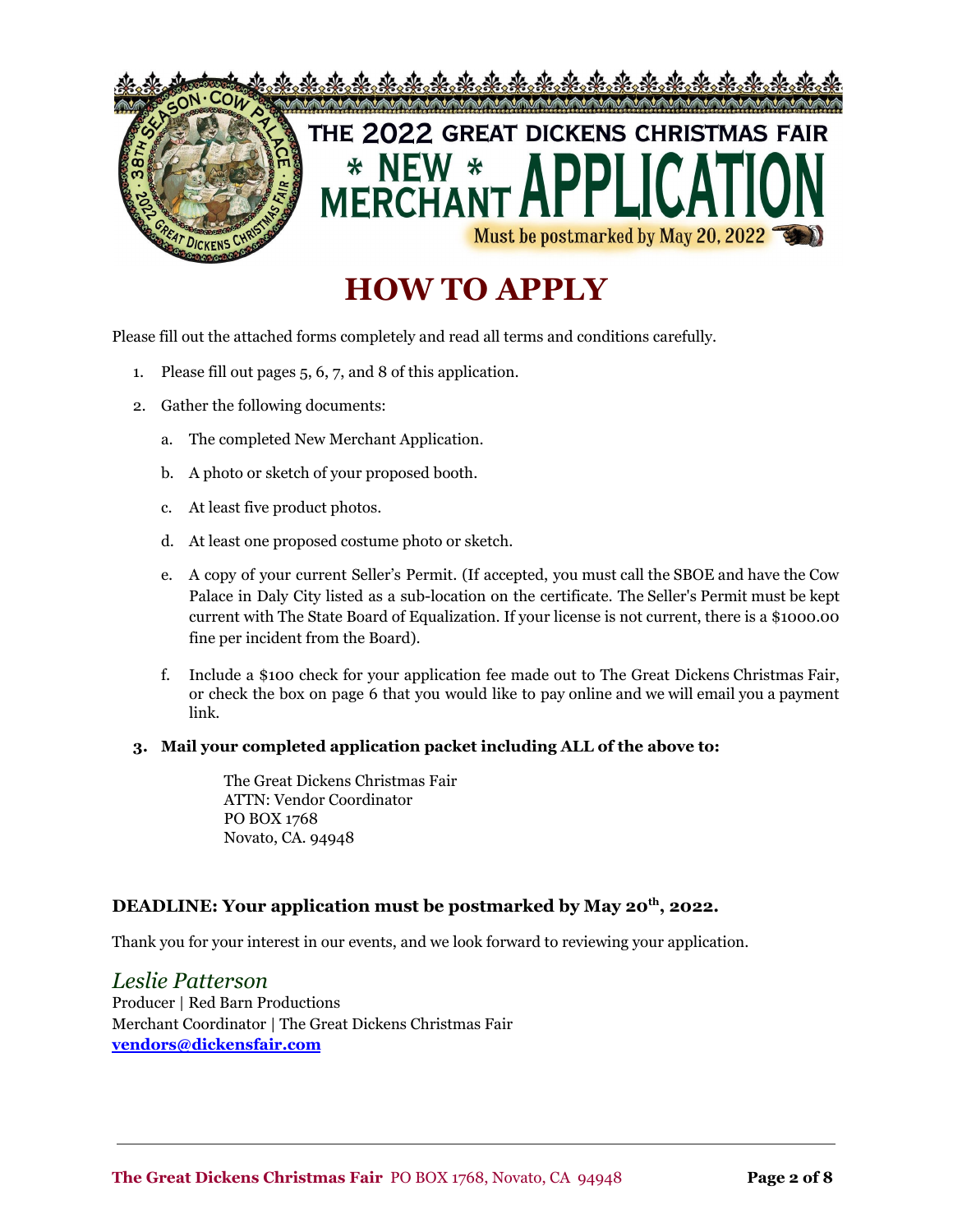

# **GENERAL INFORMATION**

### **Jurying:**

All items will be juried for:

- Quality of craftsmanship
- Uniqueness of design
- Use of materials
- Percentage of handcrafting of wares
- Cultural Diversity
- Demonstration

Items composed of raw materials will be considered of higher quality than assembled or embellished items. **PLEASE NOTE: You will be asked to remove from your booth any item that has not been juried or that was not approved by the jury committee.**

## **Booth Fees/Terms:**

- Level I  $$880-$1,050 craft activities, mystics, low-volume crafts, small carts.$
- Level II  $$1,050-$1,500$  small booths, average-sized carts.
- $\bullet$  Level III \$1,500-\$2,000 average-sized booths, high-volume carts.
- Level IV  $$2,000-$3,700+ -high-volume crafts, extra-large spaces, key locations.$

Your fee level will be determined by a combination of factors including anticipated sales volume and booth size. Fees for shared booths will be determined on a case-by-case basis.

### **Cancellation:**

Red Barn Productions reserves the right to cancel our acceptance of any Merchant for any reason we see fit. This rarely happens, but every now and then we accept more than we can accommodate and need to go back and cancel a Merchant's acceptance. In these cases, any fees previously collected will be refunded.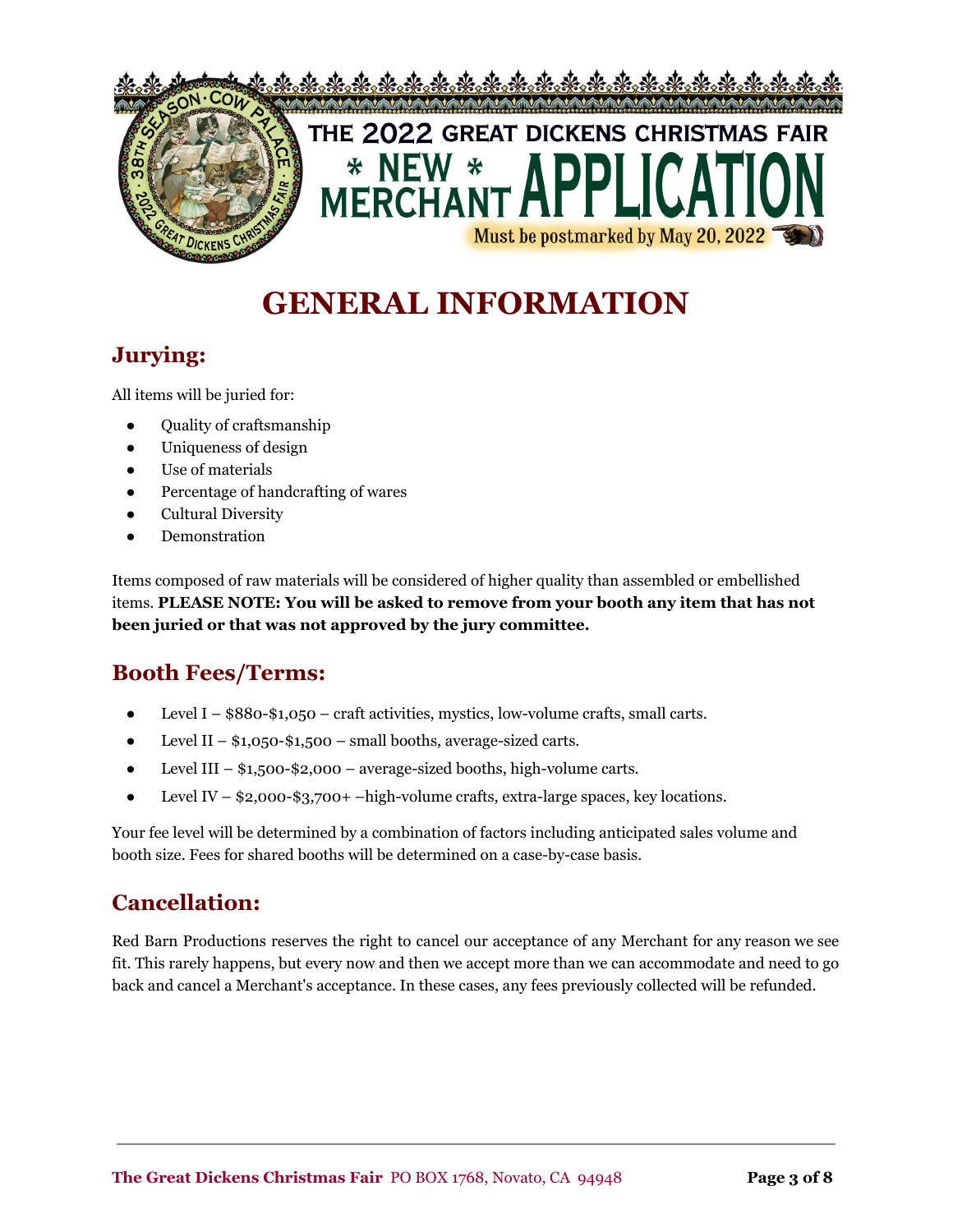

## **THE 2022 SCHEDULE**

| <b>Oct. 29</b> | Load In/Chalk venue; Hiring Day in the South Hall at the Cow Palace                                                   |  |
|----------------|-----------------------------------------------------------------------------------------------------------------------|--|
| Oct. 30        | Workshops begin in the South Hall - Cow Palace                                                                        |  |
| Nov. 5 & 6     | <b>Onboarding, Merchant Stake-Out, Build in the CP, Workshops</b><br>continue in the South Hall - Cow Palace          |  |
| Nov. 12        | Build in the CP and Workshops continue in the South Hall - Cow Palace                                                 |  |
| Nov. 13        | Build continues; Dress Rehearsal at the Cow Palace                                                                    |  |
|                | NOTE: There will be <b>NO</b> vehicles allowed <b>INSIDE</b> the building until after<br>Dress Rehearsal is concluded |  |
| Nov. 19 & 20   | <b>FAIR WEEKEND 1 - Opening Weekend</b>                                                                               |  |
| Nov. 21 - 23   | Cow Palace open Monday thru Wednesday before Thanksgiving (10am-5pm)                                                  |  |
| <b>Nov. 24</b> | <b>VENUE CLOSED FOR THANKSGIVING</b>                                                                                  |  |
| Nov. 25 - 27   | FAIR WEEKEND 2 - Black Friday 3-Day Weekend                                                                           |  |
| Dec. $3 & 4$   | <b>FAIR WEEKEND 3</b>                                                                                                 |  |
| Dec. 10 & 11   | <b>FAIR WEEKEND 4</b>                                                                                                 |  |
| Dec. 17 & 18   | <b>FAIR WEEKEND 5 - Closing Weekend</b>                                                                               |  |
| Dec. $19 - 23$ | Cow Palace open from 8:00 AM to 6:00 PM for take-down                                                                 |  |
| Dec. 24 - 25   | <b>VENUE CLOSED FOR CHRISTMAS (Saturday thru Sunday)</b>                                                              |  |
| Dec. 26 - 30   | Cow Palace open from 8:00 AM to 6:00 PM for take-down                                                                 |  |
| Dec. 30th      | TAKE-DOWN/CLEAN-UP DEADLINE BY 6:00 PM                                                                                |  |

After the second weekend, we will be open at the Cow Palace for deliveries and spruce-ups on Mondays, Thursdays and Fridays from 10 AM until 5 PM. If you need access other than the posted hours, call our site manager and make the request directly. The name and number will be posted.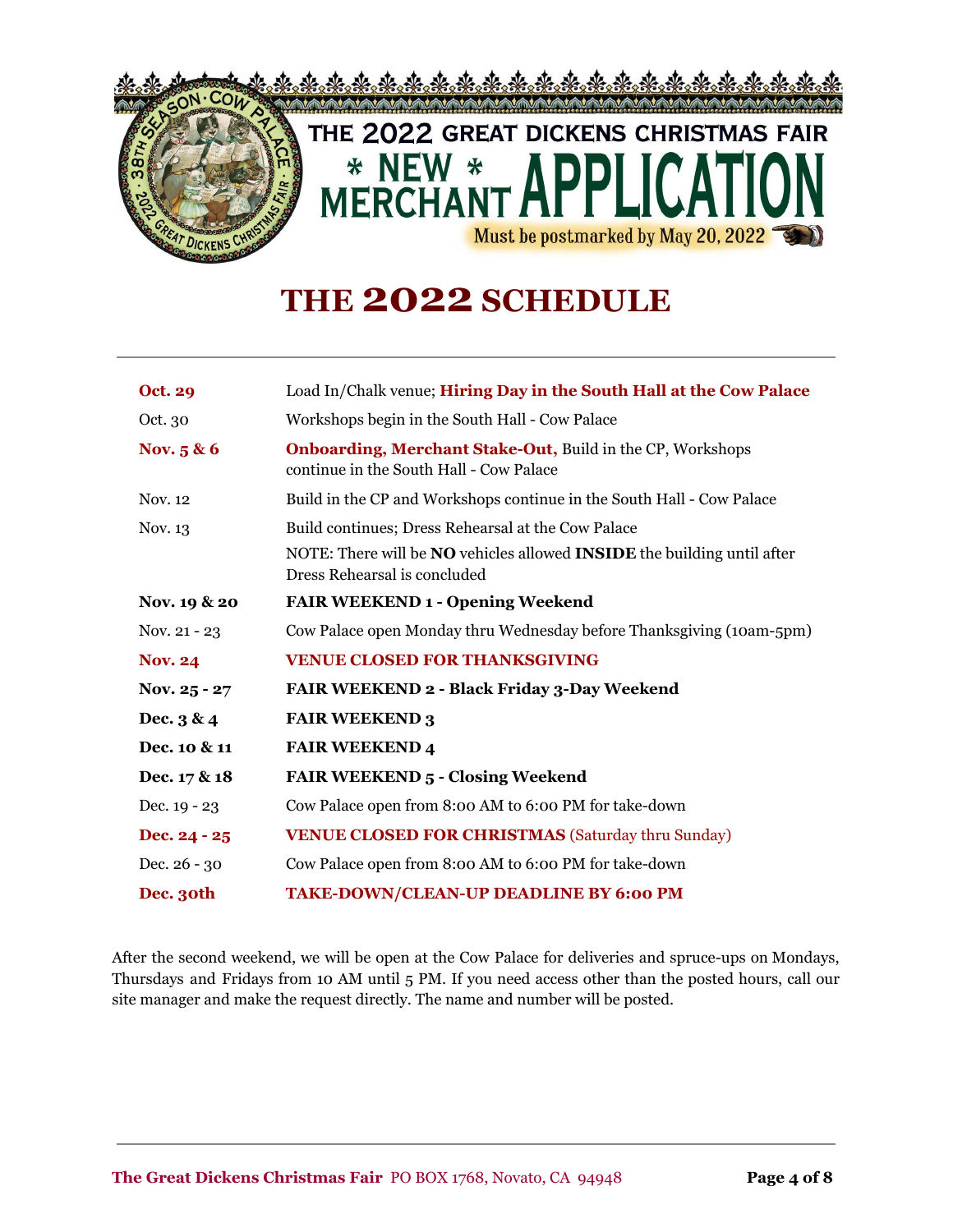

## **MAIL-IN MERCHANT APPLICATION**

Please fill in all of the below information on pages 5-8 and mail to: The Great Dickens Christmas Fair. PO BOX 1768, Novato, CA 94948.

### **Merchant Information**

| Last Name:                                            | <b>First Name:</b>        |      |
|-------------------------------------------------------|---------------------------|------|
| Business Name (What is listed on your resale permit): | Booth Name (for Dickens): |      |
| Website URL:                                          |                           |      |
| Home Phone:                                           | <b>Work Phone:</b>        |      |
| Fax:                                                  | Cell:                     |      |
| E-Mail:                                               | Other:                    |      |
| <b>Street Address:</b>                                |                           |      |
| City:                                                 | State:                    | Zip: |
| Seller Permit Number:                                 | City/State of Issue:      |      |
| Craft Type:                                           | Game/Activity Type:       |      |
| Mystic Reading Method:                                | Food Type:                |      |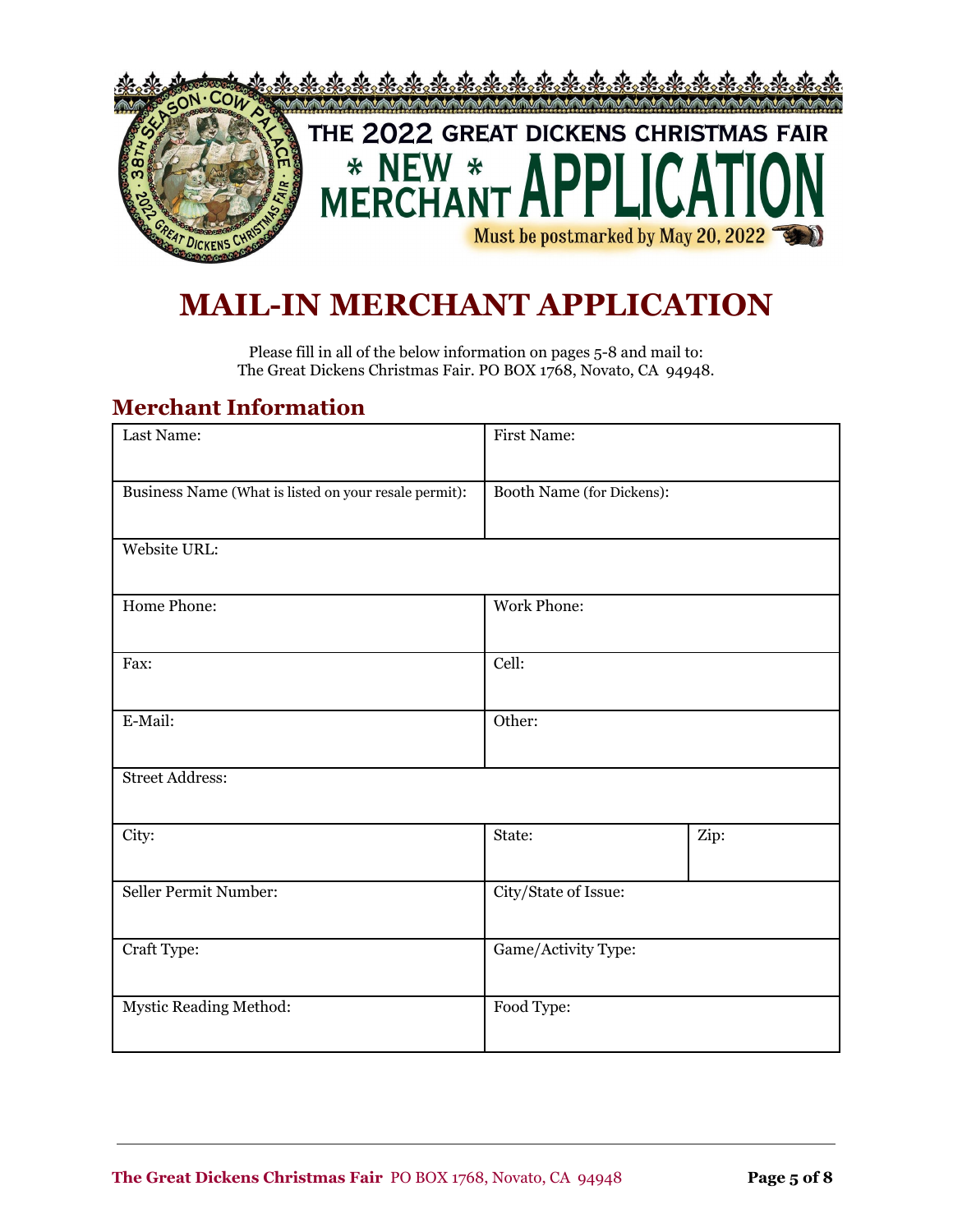

## **The 2022 Great Dickens Christmas Fair**

November 19/20, 25/26/27 and December 3/4, 10/11, 17/18, 2022

#### **OWNER #1 NAME**:

\_\_\_\_\_\_\_\_\_\_\_\_\_\_\_\_\_\_\_\_\_\_\_\_\_\_\_\_\_\_\_\_\_\_

#### **OWNER #2 NAME**:

\_\_\_\_\_\_\_\_\_\_\_\_\_\_\_\_\_\_\_\_\_\_\_\_\_\_\_\_\_\_\_\_\_\_

|                                                                           | Yes - You will be present on-site for the<br>Yes - You will be present on-site for the<br>run of the event (gate pass issued).<br>run of the event (gate pass issued).<br>No - You will NOT be present on-site for<br>No - You will NOT be present on-site for<br>the run of the event (no gate pass issued).<br>the run of the event (no gate pass issued).                                                        |  |  |  |  |
|---------------------------------------------------------------------------|---------------------------------------------------------------------------------------------------------------------------------------------------------------------------------------------------------------------------------------------------------------------------------------------------------------------------------------------------------------------------------------------------------------------|--|--|--|--|
|                                                                           |                                                                                                                                                                                                                                                                                                                                                                                                                     |  |  |  |  |
| Assumed to be present for the entire run of the event! (gate pass issued) |                                                                                                                                                                                                                                                                                                                                                                                                                     |  |  |  |  |
|                                                                           |                                                                                                                                                                                                                                                                                                                                                                                                                     |  |  |  |  |
| 1.                                                                        | Booth or Cart of these dimensions: frontage __________ X depth ___________<br>Remember that your total booth dimensions must include seating areas, back/storage room<br>areas, demonstration space, signs, or anything else that is part of your area.                                                                                                                                                             |  |  |  |  |
| 2.                                                                        | What percentage of your items for sale are of your own design?                                                                                                                                                                                                                                                                                                                                                      |  |  |  |  |
| 3.                                                                        | Do you share a booth with another artist? Who? __________________________________                                                                                                                                                                                                                                                                                                                                   |  |  |  |  |
| $\overline{4}$                                                            | Number of employees (please include yourself): ____________                                                                                                                                                                                                                                                                                                                                                         |  |  |  |  |
|                                                                           | This number should include all employees you are expecting over the entire run of the event.                                                                                                                                                                                                                                                                                                                        |  |  |  |  |
| 5.                                                                        | Water requested: $\log N$ o - For what purpose is the water? ________________________                                                                                                                                                                                                                                                                                                                               |  |  |  |  |
| 6.                                                                        | Would you like to be additionally insured through Red Barn Production's Liability Policy for a fee<br>of $$75.00?$ $Yes$ No<br>If No, you must provide your own proof of insurance.                                                                                                                                                                                                                                 |  |  |  |  |
| 7.                                                                        | Power is included with your booth fee. See the <b>electrical guidelines</b> for full details. We are<br>allocating a maximum of 10 amps (1200 watts) per booth. All of this power must be used for<br>lighting. Appliances, such as heaters, hot plates, crock-pots, or coffee pots will not be allowed.<br>Power is limited in the building so the majority of the available power must be devoted to<br>lighting. |  |  |  |  |

8. We will be providing wireless internet service to all vendors for Point Of Sale systems only. No streaming services of any kind will be permitted.

#### **Application Fee** (Select one)

Check for Application Fee of \$100.00 is included.

Please email me a payment link to pay the Application Fee online.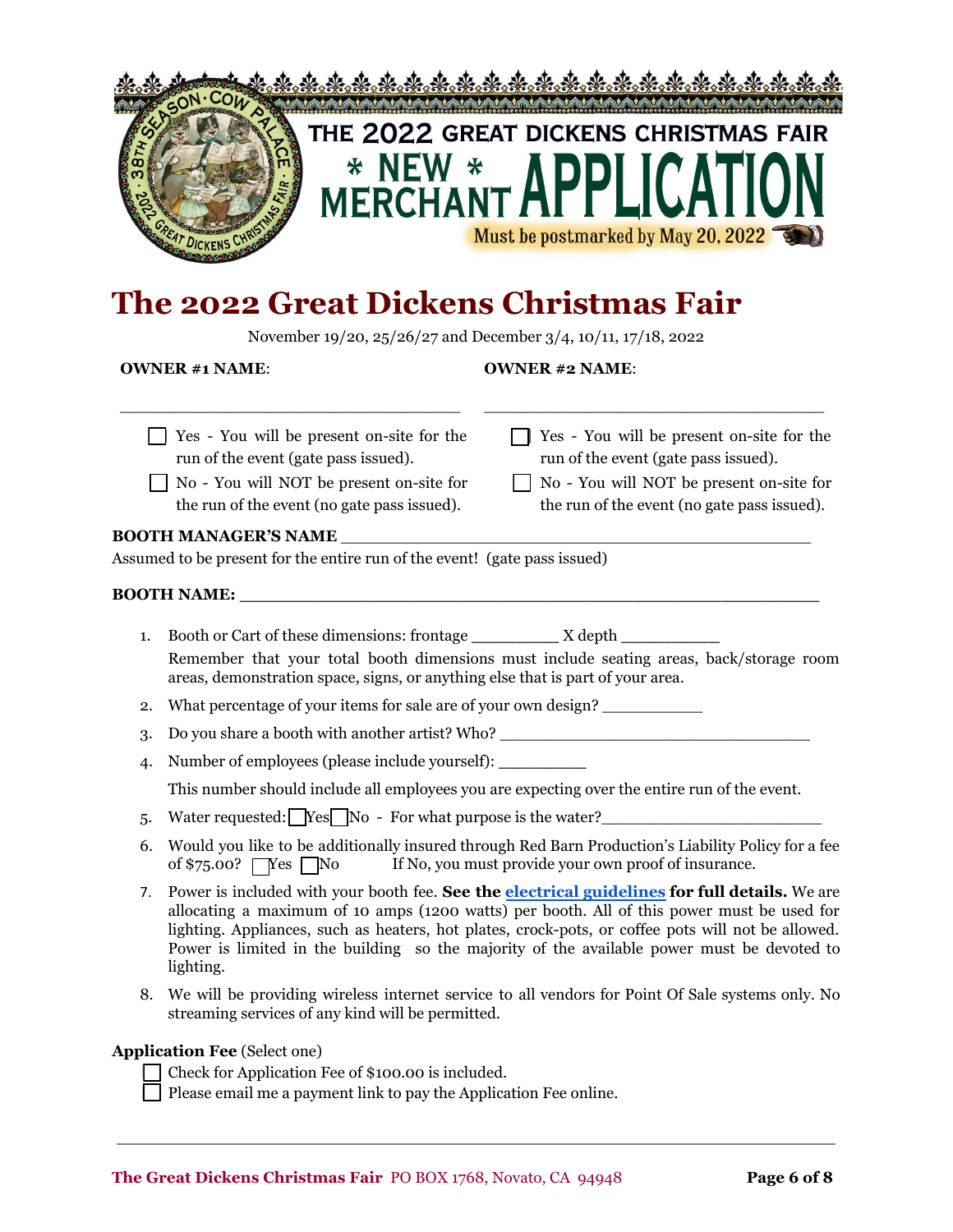

## **CRAFT LIST or CATERER MENU**

Average retail price range for products: **From** \$

We are asking you to provide us with a complete product list. List all items you will sell at *The Great Dickens Christmas Fair*. Only those items listed and approved can be sold. Items not listed may not be sold at the Fair.

- The Fair Producers reserve the right to disallow any item. We will NOT accept items bought from a catalog or outside supplier (without prior approval, and to be re-approved each year). Plastic items, those made of obviously synthetic fabrics, and other items of a strictly contemporary nature or design are not allowed.
- **● Please list the items you will have for sale, and whether handmade or purchased.** You may use your own product list if you have one.

Please sign the below statement:

**I agree to sell/offer only the items listed below at** *The Great Dickens Christmas Fair***. I understand that the Fair Producers may require me to not sell certain items listed, and agree to these conditions.**

\_\_\_\_\_\_\_\_\_\_\_\_\_\_\_\_\_\_\_\_\_\_\_\_\_\_\_\_\_\_\_\_\_\_\_\_\_\_\_ \_\_\_\_\_\_\_\_\_\_\_\_\_\_\_\_\_\_\_\_\_\_\_\_\_\_\_\_\_\_\_\_\_\_\_\_\_\_\_\_\_\_\_\_\_\_

Name: Signature:

Date:  $\_\_$